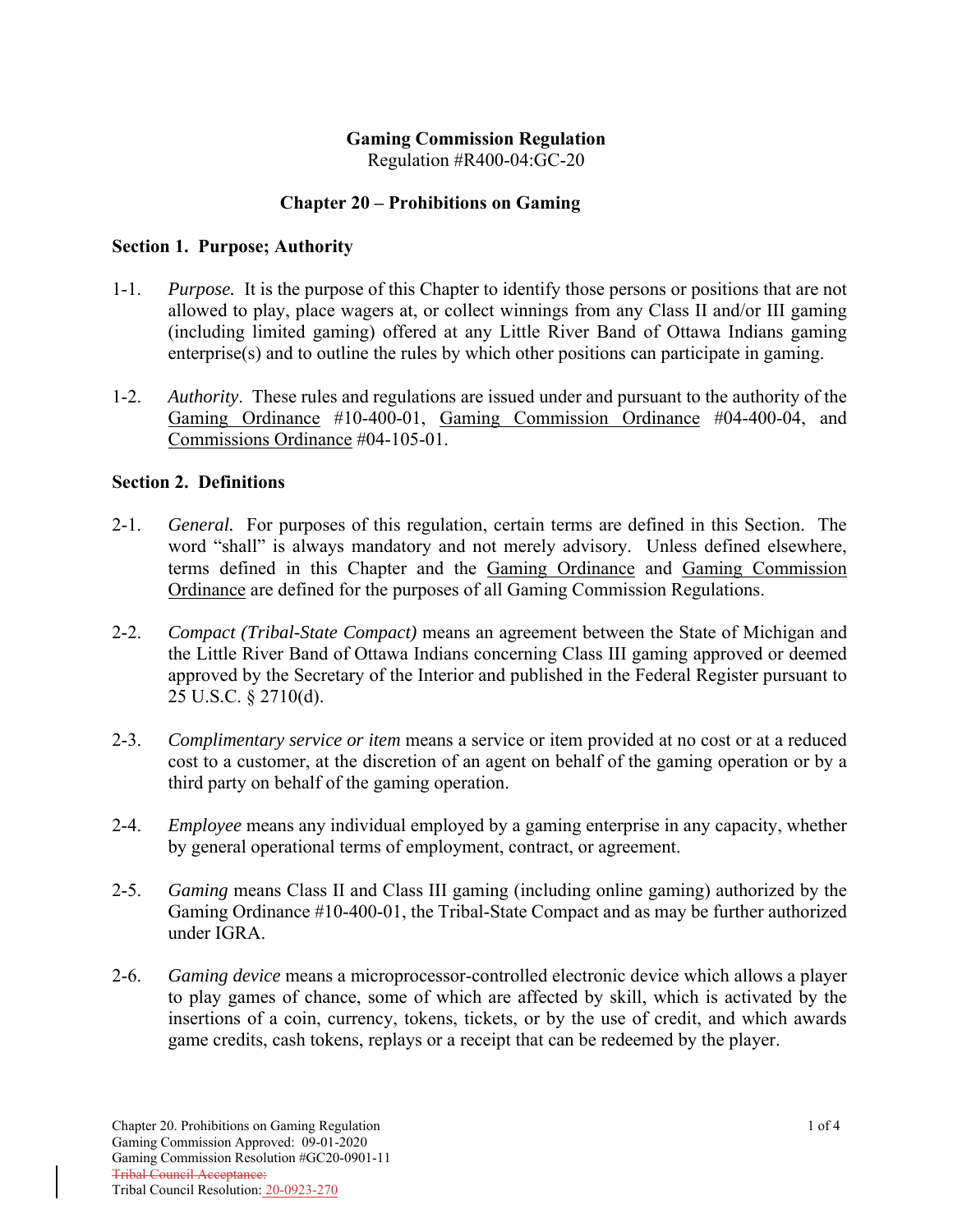- 2-7. *Gaming enterprise* means any commercial enterprise of the Tribe authorized to engage in gaming, and all ancillary commercial activities within the gaming (facility(ies)) and other improvements constructed for the conduct of gaming.
- 2-8. *IGRA* means the Indian Gaming Regulatory Act of 1988, 25 U.S.C. § 2701 *et seq*., as amended from time to time.
- 2-9. *Primary Management Official* means an employee who meets the following qualifications:
	- a. Any person who has authority:
		- 1. To hire and fire employees; or
		- 2. To set up working policy for any gaming activity; or
	- b. The Chief Financial Officer or other person who has financial management responsibility;
	- c. Any person having management responsibility for a management contract; or
	- d. Any other person designated by the regulatory agency as a Primary Management Official.
- 2-10. *Regulatory agency* means the Little River Band of Ottawa Indians Gaming Commission, created by Ordinance #04-400-04, or such other regulatory body created by Ordinance.
- 2-11. *Tribe* means the Little River Band of Ottawa Indians.

# **Section 3. Tribal Government Employees, Regulatory Agency Members and Employees, Gaming Enterprise Oversight Body Prohibition on Participation in Gaming**

- 3-1. *Prohibition against Participation in Gaming at the Gaming Enterprises.* This section shall identify positions that shall be prohibited from play, placing wagers at, or collecting winnings from any Class II and/or Class III gaming and/or limited gaming at any Little River Band of Ottawa Indians gaming enterprise(s). Such prohibition is limited to gaming, and does not extend to conference, training, dining, hotel and other non-gaming activities.
- 3-2. *Gaming Enterprise Oversight Body*. All members of any gaming enterprise oversight body are prohibited from play, placing wagers at, or collecting winnings from any Class II and/or Class III gaming at any Little River Band of Ottawa Indians gaming enterprise(s).
- 3-3. *Tribal Government Employees.* The position names shall be for the purposes of identification and shall include any reasonably related position title that may be created in the future. Individuals that hold the following positions are prohibited from play, placing wagers at, or collecting winnings from any Class II and/or Class III gaming at any Little River Band of Ottawa Indians gaming enterprise(s).
	- a. All attorneys within the Unified Legal Department.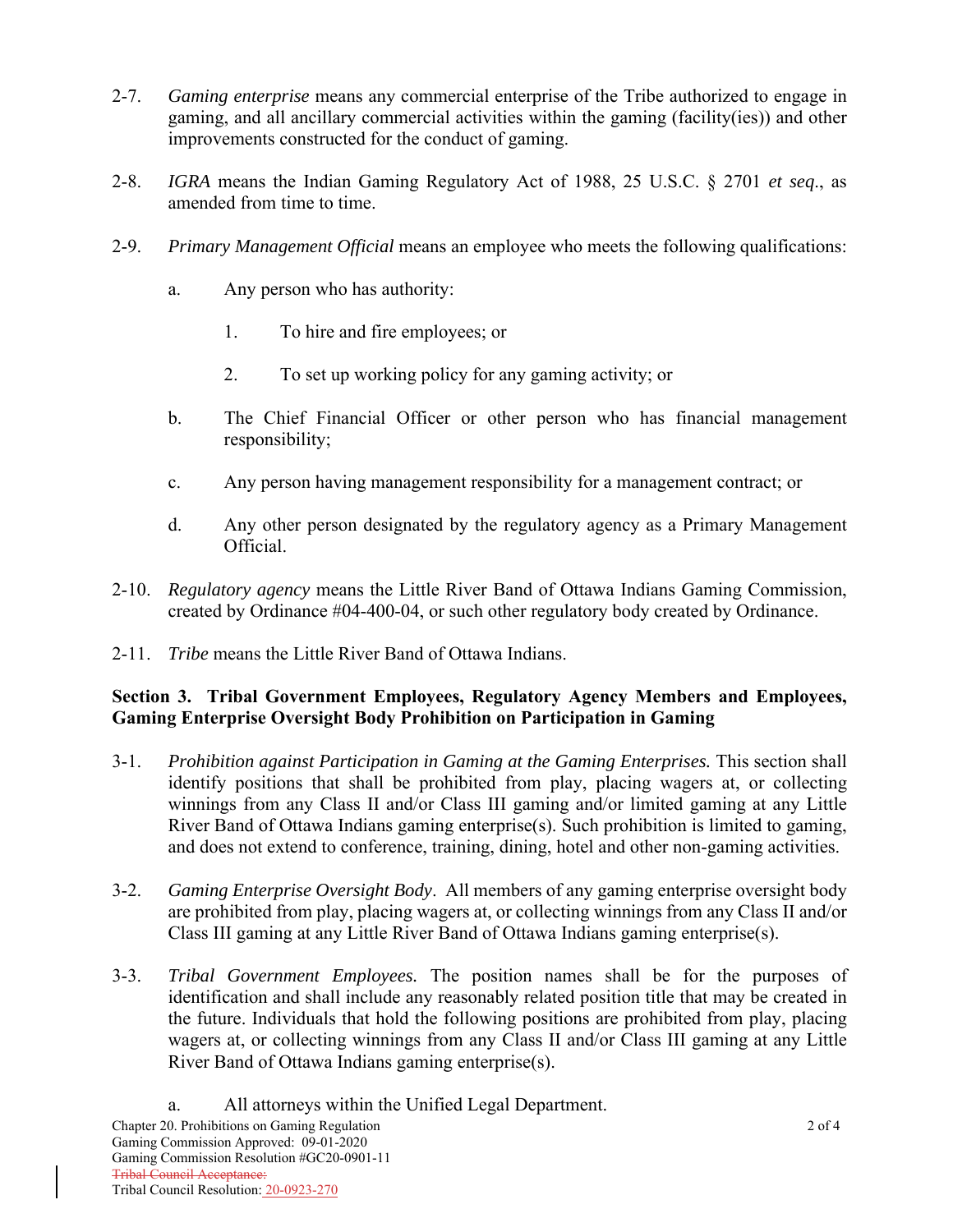- b. Chief Financial Officer and Controller.
- c. Comptroller General and support staff.
- d. Public Safety Department, officers and support staff.
- e. Information Technology Department and support staff.
- 3-4. *Regulatory Agency.* No member of a regulatory agency or employee of a regulatory agency may play, place wagers at, or collect winnings from any Class II and/or Class III gaming at any Little River Band of Ottawa Indians gaming enterprise(s) unless as part of a job-related duty*.*

## **Article 4. Gaming Enterprise Employee Limitations and Prohibition(s) on Participation in Gaming**

- 4-1. *Gaming Enterprise Employees Prohibited*. The position names shall be for the purposes of identification and shall include any reasonably related position title that may be created in the future. The following gaming enterprise employment positions are prohibited from play, placing wagers at, or collecting winnings from any Class II and/or Class III gaming (including limited gaming) at any Little River Band of Ottawa Indians gaming enterprise(s). Such prohibition is limited to gaming, and does not extend to conference, training, dining, hotel and other non-gaming activities.
	- a. All Primary Management Officials as defined in Section 2-9;
	- b. All Auditing/Accounting, Information Technology, and Compliance employees; and
	- c. All Sports Book management.

The gaming enterprise shall develop a policy identifying which positions other than those specifically identified within this regulation that are prohibited from playing, placing wagers at, or collecting winnings from any Class II and/or Class III gaming (including limited gaming) at any Little River Band of Ottawa Indians gaming enterprise(s) and identifying parameters on the limitations of gaming (i.e., hours).

## **Article 5. Prohibitions on Participation in Gaming**

- 5-1. *Elected Officials (excluding Election Board Members not prohibited under other restrictions outlined in this regulation)*. Elected Officials eligible to participate in gaming shall not be eligible to participate in, be eligible for, or offered to participate in the following. Such prohibition is limited to gaming, and does not extend to conference, training, dining, hotel and other non-gaming activities.
	- a. Promotions;
- Chapter 20. Prohibitions on Gaming Regulation 3 of 4 Gaming Commission Approved: 09-01-2020 Gaming Commission Resolution #GC20-0901-11 Tribal Council Acceptance: Tribal Council Resolution: 20-0923-270 b. Drawings or Promotional Drawings; and